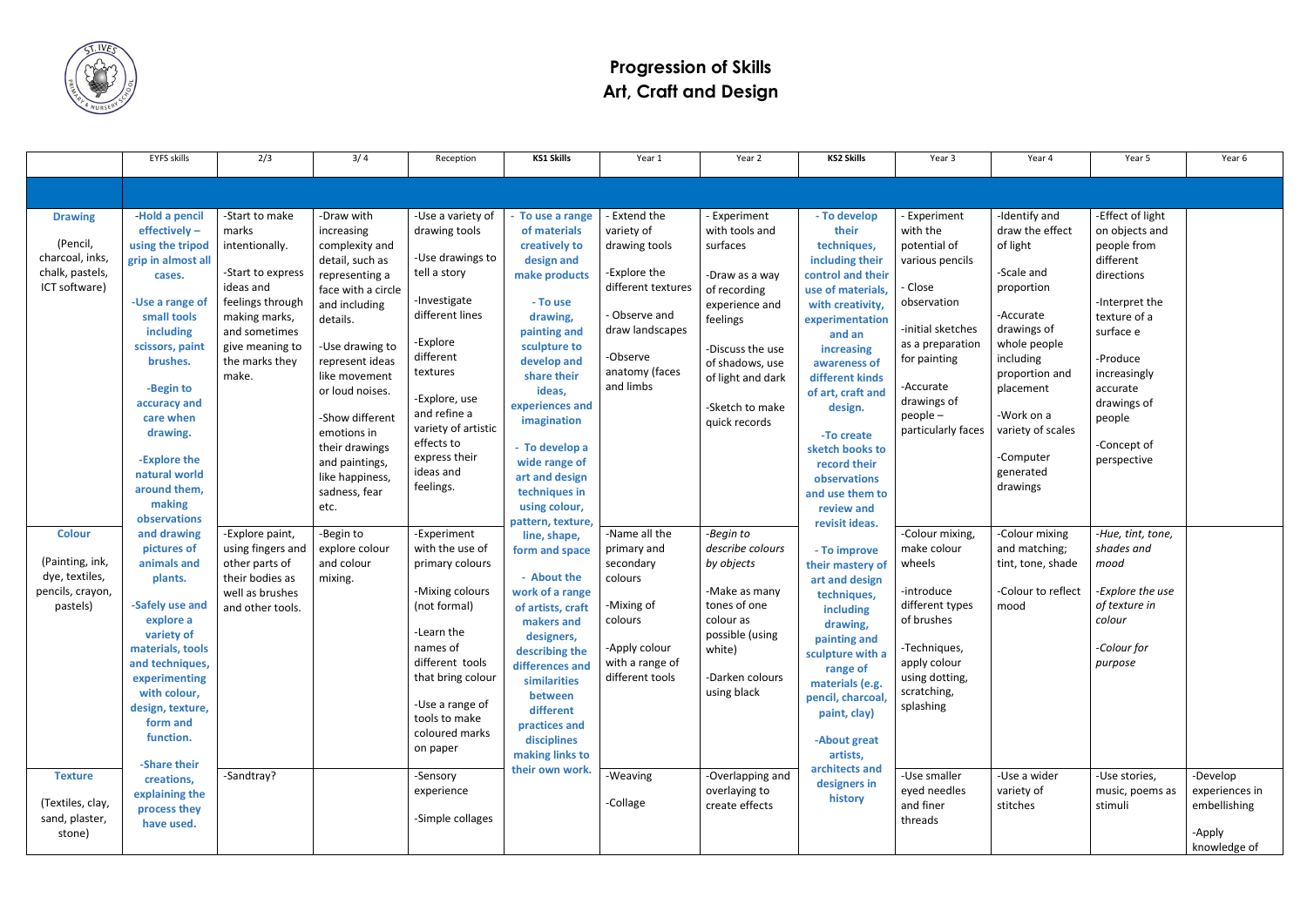|                                                                                                        |                                                                                                                 |                                                                                                                    | -Simple weaving<br>-Handling,<br>manipulating<br>and enjoying<br>using materials                                                           | - Sort according<br>to different<br>qualities<br>-Link how textiles<br>create things                         | -Use large eyed<br>needles-<br>running stitches<br>-Simple applique<br>work<br>-Start to explore<br>others simple<br>stitches<br>-Collage                                                                                                                                | -Weaving<br>-Tie dying, batik                                                                                                                                       | -Observation and<br>design of textural<br>art<br>-Experimenting<br>with creating<br>mood, feeling,<br>movement<br>-Compare<br>different fabrics                                      | -Select and use<br>materials<br>-Embellish work                                                                                                  | different<br>techniques to<br>express feelings<br>-Work<br>collaboratively<br>on a larger scale                                                                                    |
|--------------------------------------------------------------------------------------------------------|-----------------------------------------------------------------------------------------------------------------|--------------------------------------------------------------------------------------------------------------------|--------------------------------------------------------------------------------------------------------------------------------------------|--------------------------------------------------------------------------------------------------------------|--------------------------------------------------------------------------------------------------------------------------------------------------------------------------------------------------------------------------------------------------------------------------|---------------------------------------------------------------------------------------------------------------------------------------------------------------------|--------------------------------------------------------------------------------------------------------------------------------------------------------------------------------------|--------------------------------------------------------------------------------------------------------------------------------------------------|------------------------------------------------------------------------------------------------------------------------------------------------------------------------------------|
| <b>Form</b><br>(3D work, clay,<br>dough, boxes,<br>wire paper<br>sculpture)                            |                                                                                                                 |                                                                                                                    | -Handling,<br>feeling, enjoying<br>and<br>manipulating<br>materials<br>-Constructing,<br>building and<br>destroying<br>-Shape and<br>model | -Construct<br>-Use materials to<br>make known<br>objects for a<br>purpose<br>-Carve<br>-Make simple<br>joins | -Awareness of<br>natural and man-<br>made forms<br>-Expression of<br>personal<br>experiences and<br>ideas<br>-Shape and form<br>materials from<br>direct<br>observation<br>(malleable and<br>rigid materials)<br>-Replicate<br>patterns and<br>textures in a 3-D<br>form | -Shape, form,<br>model and<br>construct<br>(malleable and<br>rigid materials)<br>-Understand the<br>use of different<br>adhesives and<br>methods of<br>construction | -Experience<br>surface patterns<br>/ textures<br>-Discuss own<br>work and work of<br>other sculptors<br>-Analyse and<br>interpret natural<br>and manmade<br>forms of<br>construction | -Plan and<br>develop ideas<br>-Discuss and<br>evaluate own<br>work and that of<br>other sculptors                                                |                                                                                                                                                                                    |
| <b>Printing</b><br>(Found<br>materials.<br>Fruit/veg, wood<br>blocks, press<br>print, lino,<br>string) |                                                                                                                 |                                                                                                                    | -Rubbings<br>-Print with a<br>variety of<br>objects<br>-Print with block<br>colour                                                         | -Create patterns<br>-Develop<br>impressed<br>images<br>-Relief painting                                      | -Printing with a<br>growing range of<br>objects<br>-Identify the<br>different forms<br>printing takes                                                                                                                                                                    | -Relief and<br>impressed<br>printing<br>-recording<br>textures /<br>patterns<br>-Monoprinting<br>-Colour mixing<br>through<br>overlapping<br>colour prints          | -Use sketchbook<br>for recording<br>textures/patterns<br>-Interpret<br>environmental<br>and manmade<br>patterns<br>-Modify and<br>adapt print                                        | -Combining<br>prints<br>- Design prints<br>-Make<br>connections<br>within printing<br>-discuss and<br>evaluate own<br>work and that of<br>others | -Build up<br>drawings and<br>images of whole<br>or parts of items<br>using various<br>techniques<br>-Screen printing<br>-Explore printing<br>techniques used<br>by various artists |
| <b>Pattern</b><br>(Paint, pencil.<br>Textiles, clay,<br>printing)                                      | -Notice patterns<br>with strong<br>contrast and be<br>attracted by<br>patterns<br>resembling the<br>human face. | -Create closed<br>shapes with<br>continuous lines,<br>and begin to use<br>these shapes to<br>represent<br>objects. | -Repeating<br>patterns<br>-Irregular<br>painting<br>patterns                                                                               | -Awareness and<br>discussion of<br>patterns<br>-Repeating<br>patterns                                        | --Experiment by<br>arranging,<br>folding,<br>repeating,<br>overlapping<br>regular and                                                                                                                                                                                    | -Pattern in the<br>environment<br>-Design using ICT                                                                                                                 | -Explore<br>environmental<br>and manmade<br>patterns<br>-Tessellation                                                                                                                | --Create own<br>abstract<br>patterns to<br>reflect personal<br>experiences and<br>expression                                                     | -Create own<br>abstract pattern<br>to reflect<br>personal<br>experiences and<br>expression                                                                                         |